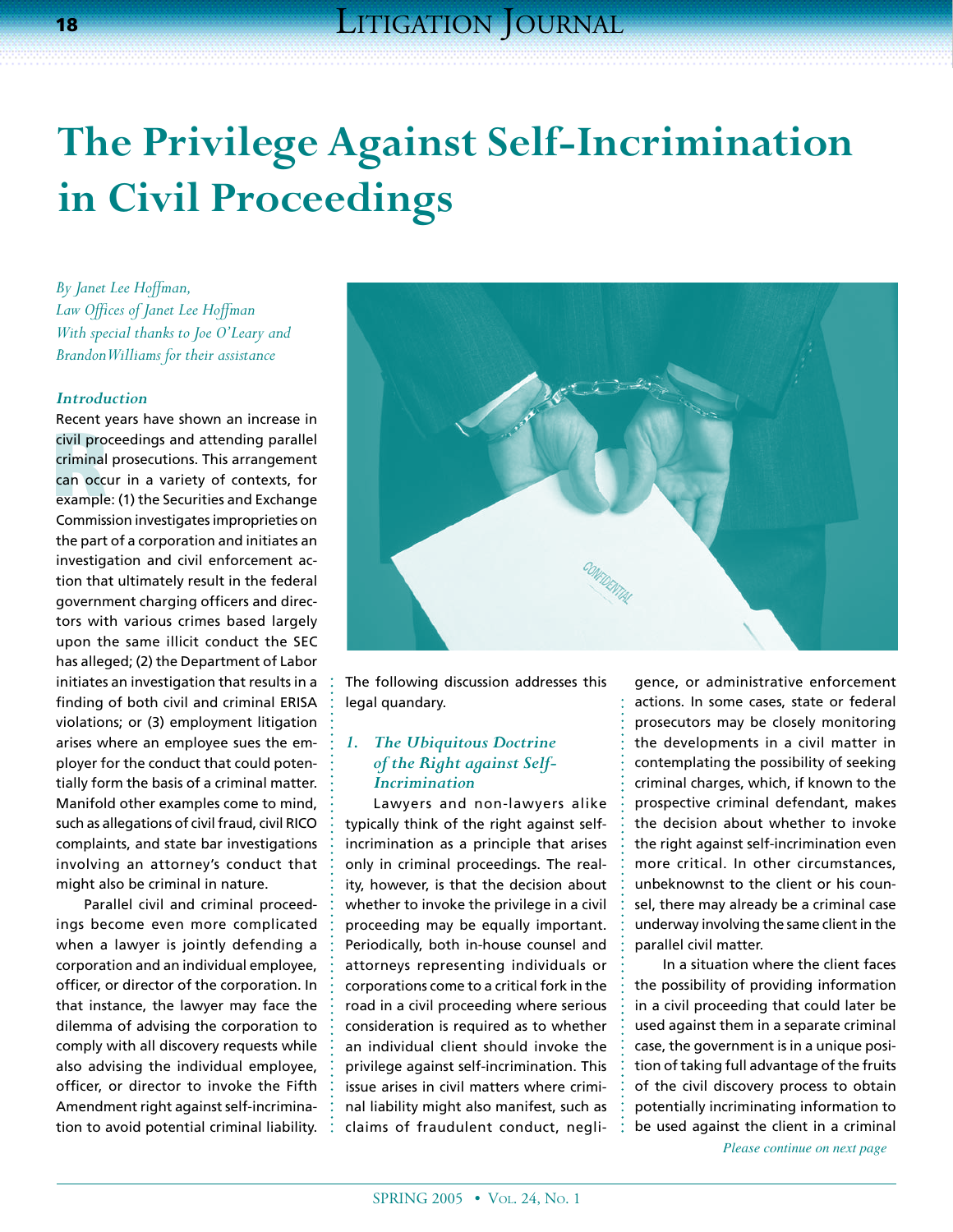matter. Therefore, when responding to civil discovery requests, both documentary and testimonial in nature, counsel should undertake a careful analysis of areas of possible criminal exposure. If the potential for criminal exposure is significant, it may be in the client's best interest to invoke the right against self-incrimination in response to civil discovery requests. This decision, of course, must weigh the impact the invocation will have in the civil matter, such as the possibility that an adverse inference will be drawn against the client. However, that consequence may be avoided in certain circumstances by seeking a stay of the civil discovery or even of the entire civil proceeding until conclusion of the parallel criminal matter.

As the Supreme Court observed, "[i]n civil proceedings, there are costs when a party asserts the privilege against self-incrimination; '[i]t will, for example, always disadvantage opposing parties… since it keeps them from obtaining information they could otherwise get.'" *Baxter v. Palmigiano,* 425 U.S. 308, 318 (1976), *quoting United States v. 4003-4005 5th Ave.,* 55 F.3d 78, 82 (2d Cir.1995). "Consequently, 'the Fifth Amendment does not forbid adverse inferences against parties to civil actions when they refuse to testify in response to probative evidence offered against them.'" *Baxter*, 425 U.S. at 318. *Accord United States v. Solano-Godines*, 120 F.3d 957, 962 (9th Cir. 1997) ("In civil proceedings. . .the Fifth Amendment does not forbid fact finders from drawing adverse inferences against a party who refuses to testify.").

This poses a certain predicament for counsel in that the negative inferences the civil jury may permissibly infer arising from the refusal to testify might jeopardize an otherwise winnable case, yet on the other hand, by invoking the Fifth, the litigant might avoid serious criminal consequences.

*"Consequently, 'the Fifth Amendment does not forbid adverse inferences against parties to civil actions when they refuse to testify in response to probative evidence offered against them.'"* 

# *2. An Individual's Privilege Against Self-Incrimination May Be Asserted In Civil And Criminal Proceedings Alike.*

Under the Fifth and Fourteenth Amendments to the United States Constitution, and Article I, section 12 of the Oregon Constitution, a person may not be compelled to give self-incriminating testimony in any stage of a criminal proceeding. This privilege, however, is not limited to circumstances where there is a pending criminal action. A person may not be compelled to give testimony in any proceeding, civil or criminal, formal or informal, before administrative, legislative or judicial bodies, when that person's answers may tend to incriminate him in future criminal proceedings. *See Lefkowitz v. Cunningham*, 431 US 801, 804-805 (1977) (Fifth Amendment privilege available in criminal as well as civil proceedings where the testimony might later subject the witness to criminal prosecution); *State v. Langan*, 301 Or 1, 5 (1986) (Article I, section 12 privilege against self-incrimination applies in any judicial or non-judicial setting where compelled testimony is sought that might be used against the witness in a criminal prosecution). As the United States Supreme Court affirmed in *United States v. Balsys*:

[The privilege against selfincrimination] "can be asserted in **any proceeding**, civil or criminal, administrative or judicial, investigatory or adjudicatory," in which the witness reasonably believes that the information sought, or discoverable as a result of his testimony, could be used in a subsequent state or federal criminal proceeding. *Kastigar v. United States*, 406 U.S. 441, 444-445, 92 S.Ct. 1653, 1656, 32 L.Ed.2d 212 (1972); *see also McCarthy v. Arndstein*, 266 U.S. 34, 40, 45 S.Ct. 16, 17, 69 L.Ed. 158 (1924) (the privilege "applies alike to civil and criminal proceedings, wherever the answer might tend to subject to criminal responsibility him who gives it.").

524 U.S. 666, 672 (1998) (emphasis added).

The scope of the privilege is in no way limited to questions that narrowly concern the ultimate issue out of which criminal liability might flow. The Supreme Court has held that the privilege is to be construed liberally "in favor of the right it was intended to secure." *Hoffman v. United States*, 341 US 479, 486 (1951). *Hoffman* makes clear that the scope of the privilege "not only extends to answers that would in themselves support a conviction under a federal criminal statute but likewise embraces those which would furnish a link in the chain of evidence needed to prosecute the claimant for a federal crime." *Id*. Therefore, a party can only be compelled to testify despite a claim of privilege under the Fifth Amendment if a judge is convinced that it is "perfectly clear, from a careful consideration of all the circumstances in [the] case, that the witness is mistaken, and that the answer cannot possibly have" a tendency to incriminate. *Id*. at 488.

Notably, a corporation does not share the same Fifth Amendment protection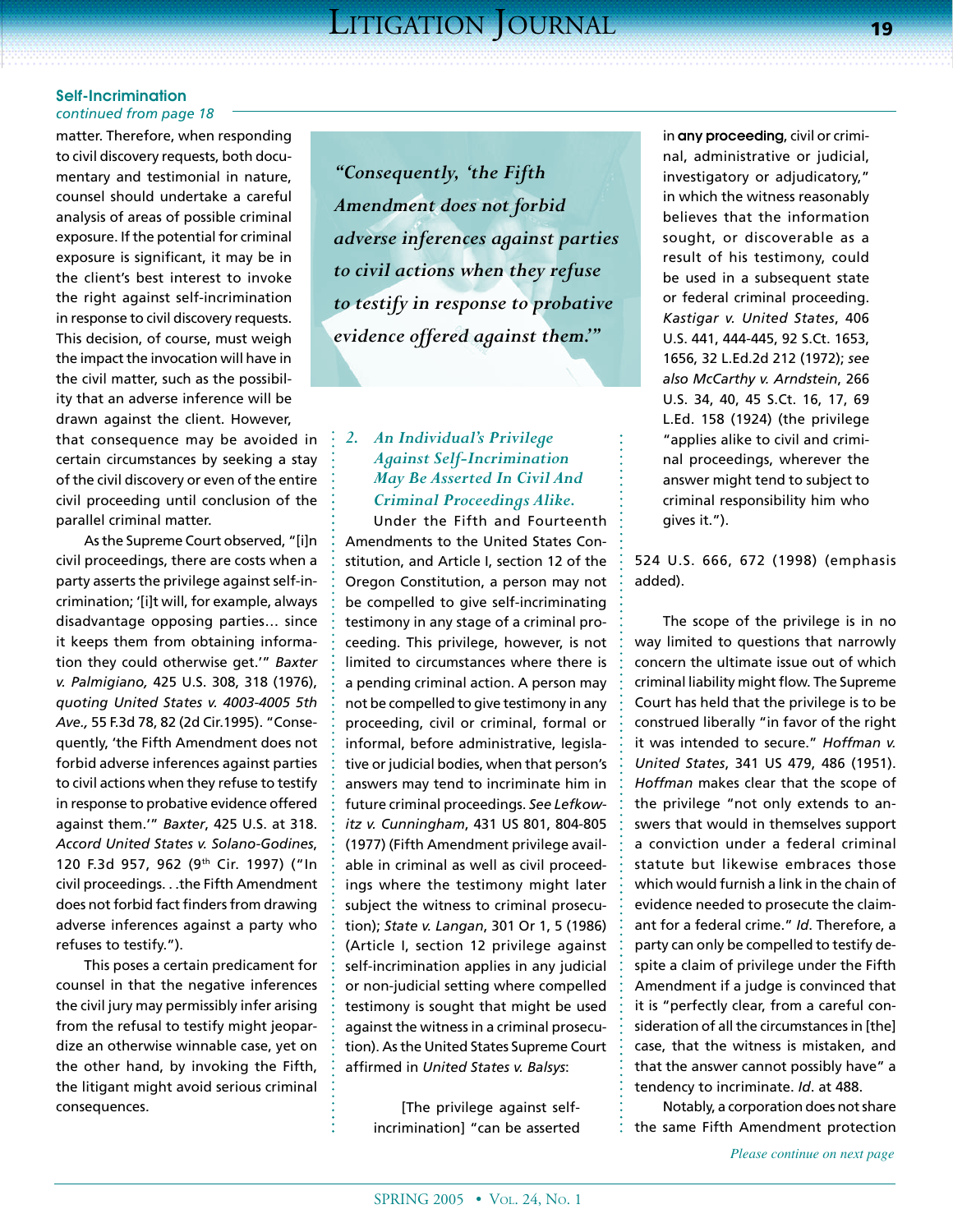against compelled self-incrimination that an individual officer or director of the corporation has. In *Braswell v. United States*, 487 U.S. 99 (1988), the United States Supreme Court stated:

> The rule was first articulated by the Court in the case of *Hale v. Henkel,* 201 U.S. 43, 26 S.Ct. 370, 50 L.Ed. 652 (1906). Hale, a corporate officer had been served with a subpoena ordering him to produce corporate records and to testify concerning certain corporate transactions. Although Hale was protected by personal immunity, he sought to resist the demand for the records by interposing a Fifth Amendment privilege on behalf of the corporation. The Court rejected that argument: "[W]e are of the opinion that there is a clear distinction…between an individual and a corporation, and…the latter has no right to refuse to submit its books and papers for an examination at the suit of the State." *Id.,* at 74, 26 S.Ct., at 379. The Court explained that the corporation "is a creature of the State," *ibid.,* with powers limited by the State. As such, the State may, in the exercise of its right to oversee the corporation, demand the production of corporate records. *Id.,* at 75, 26 S.Ct., at 379.

487 U.S. at 105. Therefore, it is crucial for counsel advocating for the rights of a corporation to understand that although a corporation has no right against self-incrimination, an individual corporate employee still enjoys that right to the fullest. Any misunderstanding of this principle could result in serious consequences where counsel fails to recognize the individual's right against

 *Any misunderstanding of this principle could result in serious consequences where counsel fails to recognize the individual's right against self-incrimination might be jeopardized by the demands of civil discovery.*

self-incrimination might be jeopardized by the demands of civil discovery. (*See* discussion at section (3) below)…

# *3. The Privilege against Self-Incrimination Extends to the Production of Documents that Could Provide a Link In the Chain Needed to Prosecute Where the Act of Production Implies an Assertion of Fact.*

The privilege against self-incrimination is not limited to testimony or verbal responses to questioning, but also applies to requests for production of documents. In *United States v. Hubbell*, 530 U.S. 27 (2000), the Court reaffirmed the "act of production" doctrine. Under this principle, an individual can invoke the Fifth Amendment privilege when compelled to turn over documents that are incriminating or that may lead to inculpating evidence, if the act of producing the documents themselves implies assertions of fact. It is not merely the fact that the compelled documents may contain incriminating evidence that justifies invocation of the privilege. Rather, it is the testimonial nature of production of potentially inculpatory documents that triggers the privilege because by complying with the order to produce, the individual is effectively admitting that the documents exist, were in his possession or control, and were authentic. *Id*. at 37.

*See also United States v. Doe*, 465 US 605, 612-613 (1984) (distinguishing between the contents of the records, which are not privileged, and the act of producing the records which was a privileged act.)

*United States v. Hubbell* arose out of the Independent Counsel's investigation of the Whitewater Development Corporation. In *Hubbell* the Independent Counsel had served the defendant with a subpoena duces tecum seeking an expansive range of information relating to the defendant's financial situation. The

subpoena ordered him to gather and provide "any and all" documents related to his and his family's sources of income. This request included his bank records, records of expenses, all tax return information, and all documents related to his work with specific individuals. *Hubbell*, 530 U.S. at 46-50. The Court concluded that the response to the subpoena required both "mental and physical steps necessary to provide…an accurate inventory of the many sources of potentially incriminating evidence sought." *Id*. at 42. The breadth of the demand for production by the subpoena required a response that was the "functional equivalent of the preparation of an answer to either a detailed written interrogatory or a series of oral questions at a discovery deposition." *Id*. at 41-42. The Court found it was

> undeniable that providing a catalog of existing documents fitting within any of the eleven broadly worded subpoena categories could provide a prosecutor with a "lead to incriminating evidence," or "a link in the chain of evidence needed to prosecute."

*Id.* at 42 (quoting *Doe v. United States*, 487 US 201 (1988) and *Hoffman v. United States*, 341 US 479 (1951)).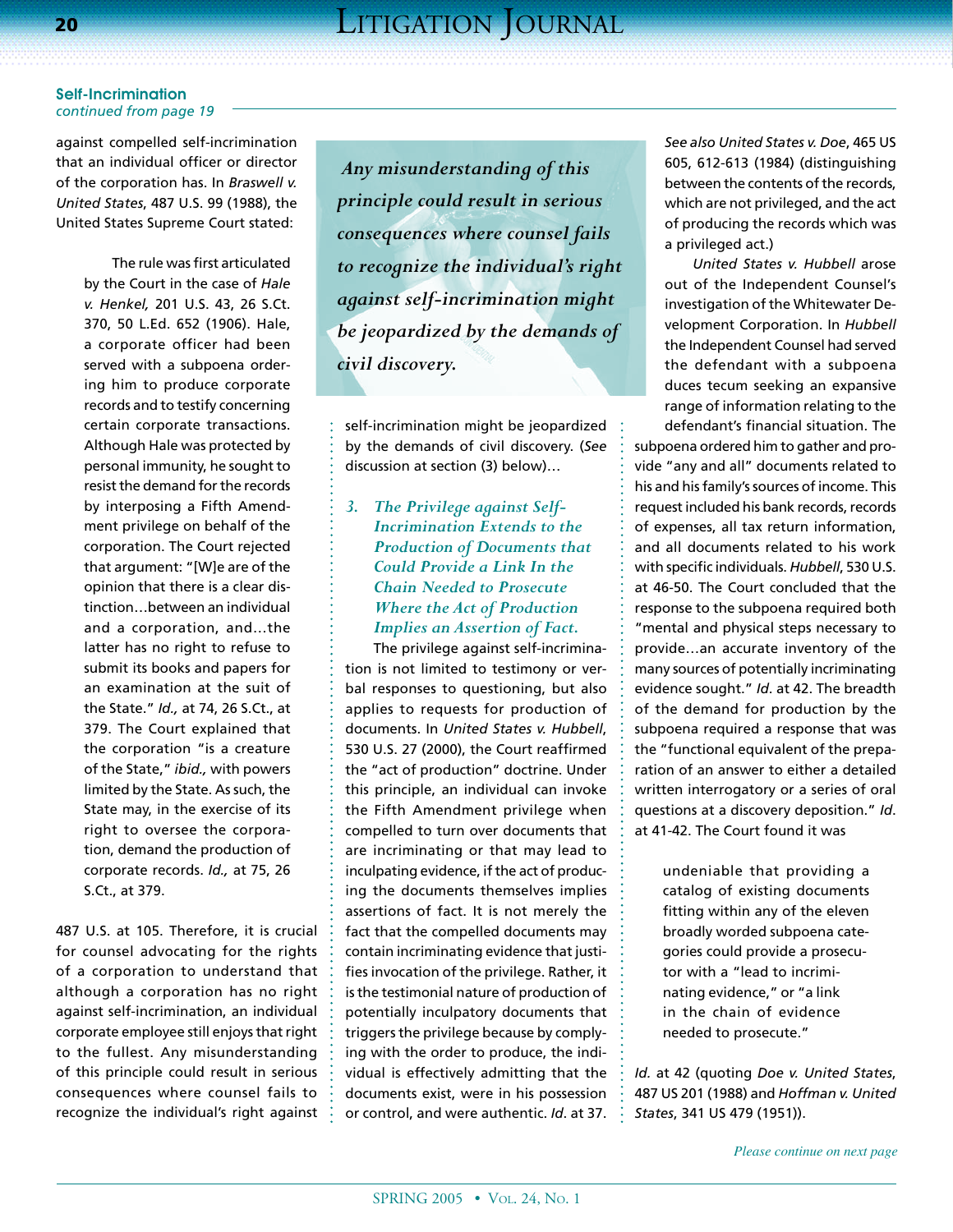Like in *Hubbell*, information sought in civil discovery, along with the often interrogatory-like nature of the preliminary paragraphs ordering a party to explain the disposition of other material no longer in their possession, makes it "unquestionably necessary for [the defendant] to make extensive use of 'the contents of his own mind' in identifying the…documents responsive to the requests in the subpoena." *Hubbell*, 530 U.S. at 43 (*quoting Curcio v. United States*, 354 U.S. 118, 128 (1957)). For example, in a recent civil case, based on an allegation of a fraudulent will, the plaintiff's request for production of a certain category of "documents" defined documents to include:

> all documents in your actual or constructive possession, custody or control.

If any document was, but is no longer, in your possession and control or was known to you but is no longer in existence, state whether it is:

- a) missing or lost;
- b) has been destroyed;
- c) has been transferred, voluntarily or involuntarily to other; or
- d) otherwise disposed of and in each instance, explain in detail the circumstances surrounding the authorization for such disposition and state the date or approximate date thereof.

The same request for production also asked for any documents evidencing deposits of the deceased funds in the

*Oregon law concerning the assertion of privilege in the act of production is virtually undeveloped as compared to the law established under the Fifth Amendment.*

defendant's bank account, bank transfers and written authorizations to sign checks on behalf of the deceased. The acknowledgement by the defendant of the mere existence of any of these documents in the defendant's possession would in itself have been incriminating.

Such a broad definition of requested documents and the specific requests for individual categories of documents demonstrates how the assembly and production of such materials and the potential response to this request for production required testimonial acts that are protected by the Fifth Amendment and Article I, section 12, as such acts require the party to communicate as to the existence, possession, and authenticity of the broad categories of documents ordered to be produced.

Oregon law concerning the assertion of privilege in the act of production is virtually undeveloped as compared to the law established under the Fifth Amendment. No Oregon case since *State v. Jancsek*, 302 Or 270 (1986), has attempted to analyze the issue of the privilege against self-incrimination with respect to the compelled production of documents under Article I, section 12 of the Oregon Constitution.

In *Jancsek*, the Court disposed of the state constitutional issue on the narrowest possible grounds by concluding that the document sought to be disclosed, a  $\cdot$  letter containing admissions by the defendant to murdering his wife, was specifically identified, its contents were already known by the state, its existence was conceded by the defendant, and it was in the custody of another person, not the defendant. Thus, the act of producing the letter did not compel the defendant to do anything as the letter was not even in his possession. *Id*. at 285. The Court further found that disclosure on those facts did not implicate the act of production doctrine under the Fifth Amendment.

*Jancsek* is easily distinguished from the circumstances most parties may face in civil matters where the issue of asserting the privilege arises. The documents sought in civil discovery are often described in the broadest of terms and without the specificity present in *Jancsek*. Requests for production in civil litigation are typically much more analogous to the broad subpoena in *Hubbell*, seeking "any and all" information related to broad categories of potentially relevant information.

Although the testimonial nature of production was brought up in *Empire Wholesale Lumber Co. v. Meyers*, 192 Or App 221 (2004), there, the assertion of the privilege and the court's discussion was based solely on the Fifth Amendment, and not on Article I, section 12. *Id*. at 223. As to the Fifth Amendment analysis, the court relied on *Hubbell* and concluded that the privilege could be invoked by a defendant/debtor against whom the plaintiff had obtained a judgment and was seeking to compel the defendant/debtor to answer questions and produce documents related to his income. *Id*. at 227.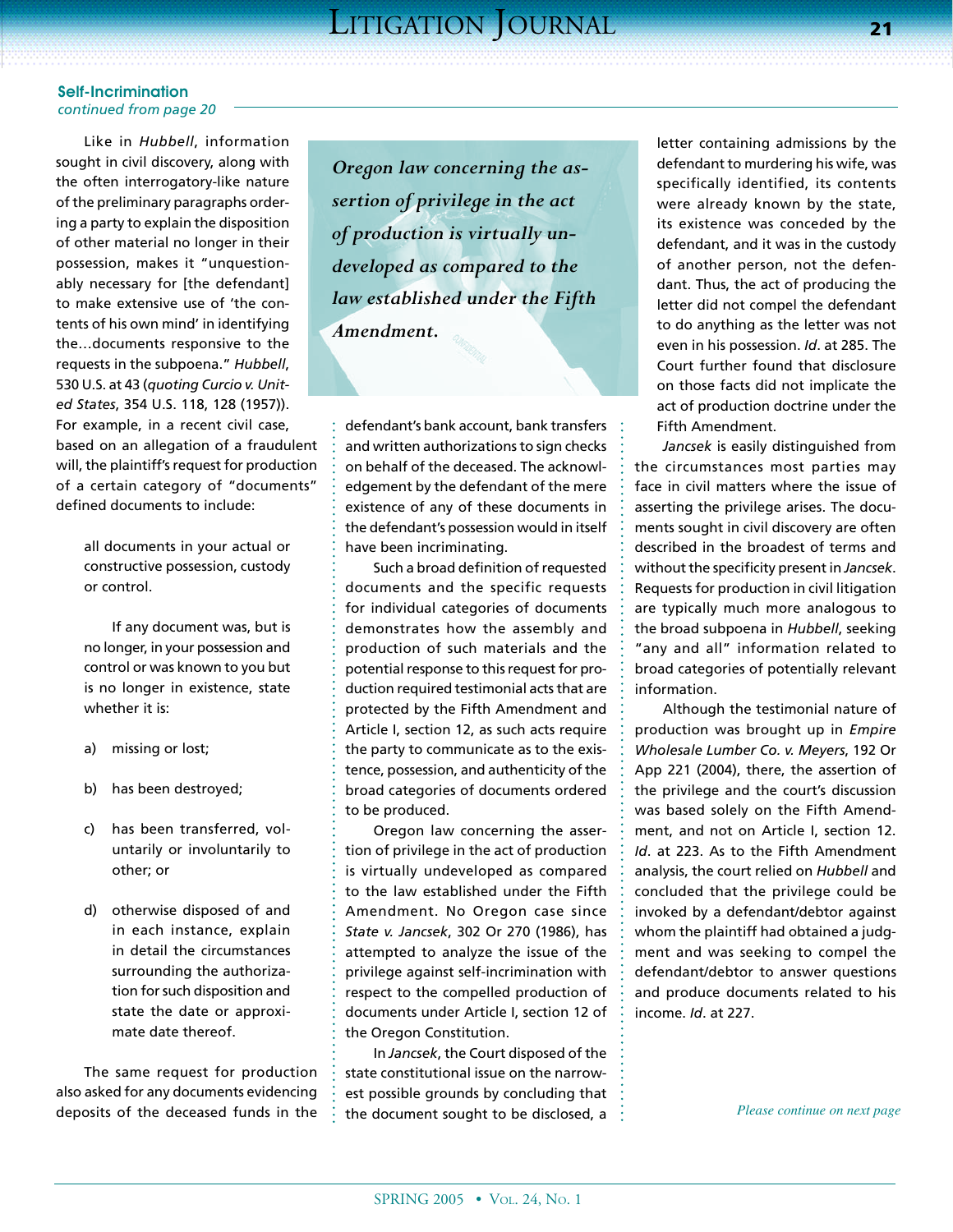# *4. Risk of Waiver of Fifth Amendment Protection through Discovery Responses Versus the Risk of Adverse Consequences as Result of Invocation of the Privilege*

Counsel should be wary of circumstances where the court finds a waiver of the privilege against selfincrimination as a result of answering questions posed in depositions or in response to broadly worded requests for productions like the one cited above. In *Rogers v. United States*, 340 U.S. 367, 374 (1951), the court held that once a witness makes an incriminating admission, he cannot refuse to disclose details unless such further disclosure would pose a real danger of further incrimination. Despite the general rule that "disclosure of a fact waives the privilege as to the details," the various circuits have interpreted *Rogers* with varying degrees of protection for the witness. The rule in the Ninth Circuit provides the witness with greater protection, stating that "an ordinary witness may 'pick the point beyond which he will not go,' and refuse to answer any questions about a matter already discussed, even if the facts already revealed are incriminating, as long as the answers sought may tend to further incriminate him." *In re Master Key Litigation*, 507 F.2d 292, 294 (9th Cir. 1974) (quoting *Shendal v. United States*, 312 F.2d 564, 566 (9th Cir. 1963)). *See also United States v. Seifert*, 648 F.2d 557, 561 (9th Cir. 1980) (quoting the Ninth Circuit rule from *Master Key* and *Shendal* to hold that testimony of a witness during direct examination did not waive privilege for any question on cross examination that could possibly incriminate witness further than statements already made).

However, "[w]here a witness asserts a valid privilege against self-incrimination on cross-examination, all or part of that witness's testimony must be stricken if invocation of the privilege blocks inquiry *Because the privilege against self-incrimination is a right of constitutional magnitude, "the detriment to the party asserting it should be no more than is necessary to prevent unfair and unnecessary prejudice to the other side."*

into matters which are 'direct' and are not merely 'collateral.'" *Seifert*, 648 F.2d at 561-562. "The distinction between matters which are 'collateral' and those which are 'direct' is not precise or easy. It can be drawn only by reference to the particular facts of the particular case, and . . .'[a] trial court has wide discretion to determine whether a witness's testimony must be stricken because cross-examination was restricted.'" *Id*. at 561-62 (quoting *United States v. Star*, 470 F.2d 1214, 1217-18 (9th Cir. 1972)).

If an implied waiver of the privilege through answers to discovery is at one end of the spectrum of potential pitfalls to be avoided, at the opposite end is the risk of adverse consequences in the civil suit resulting from a party's assertion of the privilege. Unlike criminal cases, where the jury is instructed not to draw adverse inferences from a defendant's silence, such inferences are permissible in a civil case when a party invokes the privilege against self-incrimination. *Baxter v. Palmigiano*, 425 U.S. 308, 318 (1976). In fact, in order to prevent unfairness, a court has discretion in fashioning an appropriate remedy in response to a civil party's invocation. *SEC v. Colello*, 139 F.3d 674, 677 (9th Cir. 1998) (citing *Wehling v. Columbia Broadcasting System*, 608 F.2d 1084, 1089 (5th Cir. 1979)). And the remedy could be permitting an adverse inference, burden shifting, or even a dismissal of the action. Another remedy, discussed below, is a stay of all or part of the proceeding.

In determining a response to invocation of the privilege, courts have developed a test by which the interest of one party's right against self-incrimination is weighed against the other party's right to a fair proceeding. The balance is examined on a case-by-case basis, but the factors for consideration uniformly discussed among the courts include: (1) the importance of the information sought; (2) whether there are alternative means to obtain the information;

and, (3) whether there are remedies less drastic than outright dismissal of the action. *Serafino v. Hasbro, Inc.*, 83 F.3d 515, 518-19 (1st Cir. 1996). Courts have also consistently held "that an adverse inference can only be drawn when independent evidence exists of the fact to which the party refuses to answer." *Doe ex rel. Rudy-Glanzer v. Glanzer*, 232 F.3d 1258, 1265 (9th Cir. 2000). Because the privilege against self-incrimination is a right of constitutional magnitude, "the detriment to the party asserting it should be no more than is necessary to prevent unfair and unnecessary prejudice to the other side." *Id*. (quoting *SEC v. Graystone Nash, Inc.*, 25 F.3d 187, 192 (3rd Cir. 1994)).

# *5. Moving to Stay the Civil Proceeding in Order to Protect the Client In Both the Civil and Criminal Matters*

In order to avoid the difficult position of having to decide between waiving the privilege and incriminating one's self on the one hand, or, on the other, asserting the privilege and damaging one's position in a civil matter, counsel should consider moving for a stay of a portion or the entirety of the civil proceeding until the parallel criminal matter is resolved. While no Oregon court has addressed the issue of a stay to protect a party's right against self-incrimination when parallel civil and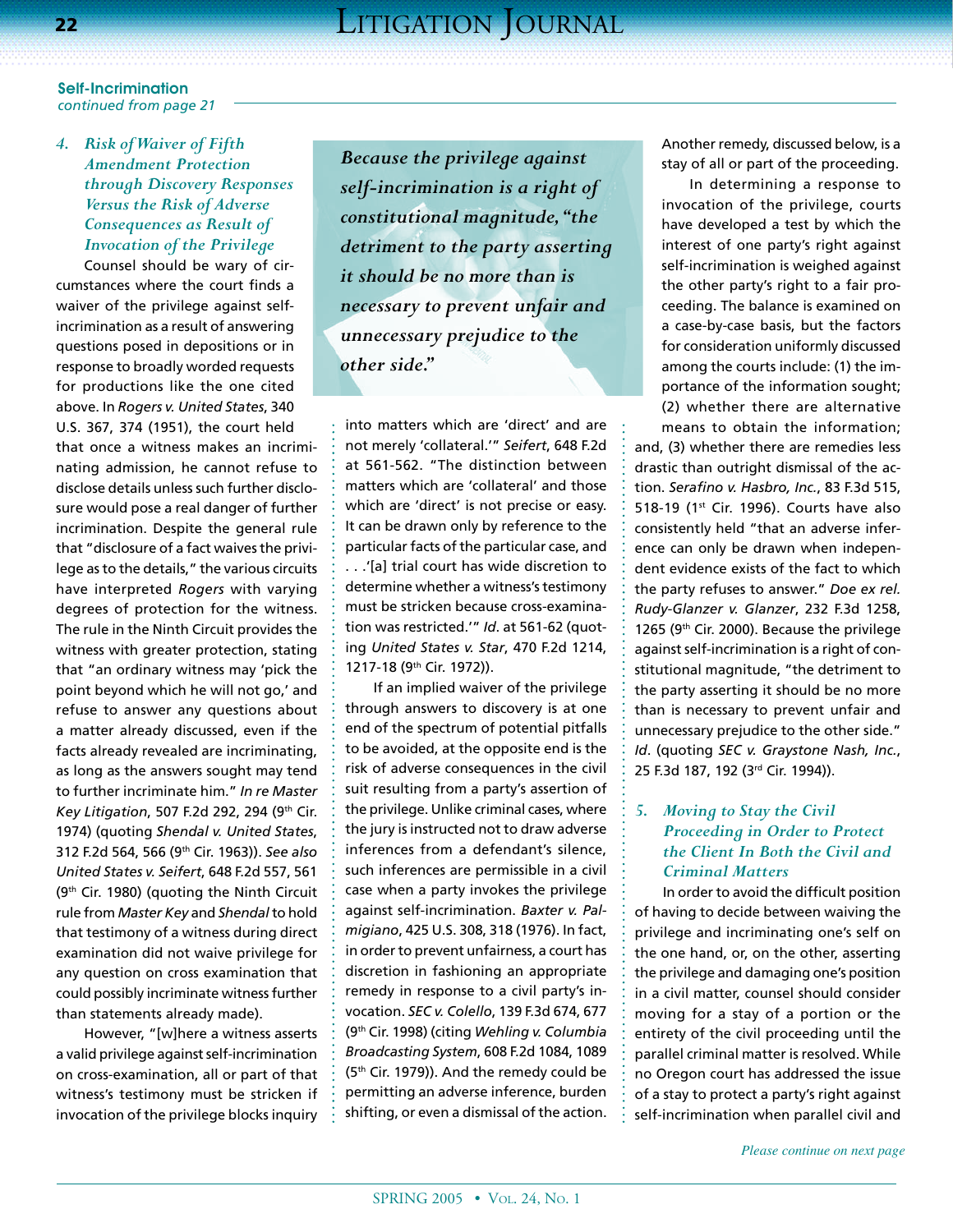criminal proceedings are pending, federal and other state courts have developed a uniform framework for resolving this issue. Under that analysis, it is well-settled that a court's determination on a motion to stay proceedings is discretionary and, therefore, not a matter of constitutional entitlement. Such a stay may postpone the entire proceeding or may be narrowly tailored to particular discovery processes. In considering whether to grant a stay of the civil proceeding, the court weighs the following factors:

- (1) the extent to which the defendant's Fifth Amendment rights are implicated;
- (2) similarities between the civil and criminal cases;
- (3) the status of the criminal case;
- (4) the interest of the plaintiffs in proceeding expeditiously with the litigation, and the potential prejudice of delay;
- (5) the burden which any particular aspect of the proceedings may impose on defendants;
- (6) the convenience of the court in the management of its cases, and the efficient use of judicial resources;
- (7) the interests of persons not parties to the civil litigation; and
- (8) the interest of the public in the pending civil or criminal litigation.

*On the one hand, invoking the Fifth Amendment may protect against potential criminal liability. On the other hand, such invocation may jeopardize a civil litigant's case.* 

*King v. Olympic Pipeline* Company, 104 Wash. App. 338, 352-353 (2001) (citing *Keating v. Office of Thrift Supervision*, 45 F3d 322, 324-325 (9th Cir. 1995)).

The court in *King* reversed the trial court's denial of a motion to stay discovery of a civil suit resulting from a deadly explosion caused by the rupture of an underground pipeline. At the time the civil suit was pending, several individual defendants in the action were also the focus of a federal criminal investigation regarding the explosion. *Id*. at 345-346. As a matter of first impression, it was in *King* where the federal framework discussed in *Keating* was adopted.

In *Keating*, the application of the federal test led to a denial of the requested stay of an administrative SEC proceeding. Keating appealed an administrative denial of his motion for a stay of a civil enforcement proceeding pending the resolution of all criminal proceedings against him. He argued that the pending criminal case had forced him to invoke the Fifth Amendment privilege during the agency hearing, which, according to Keating, deprived him of the opportunity to fully defend himself in the agency action. The Court rejected Keating's claim because the agency had severed the counts related to the pending criminal charges. *Id*. at 326. Additionally, the court considered "the interest of the

public in the pending civil and criminal litigation," reasoning "that Keating had [had] adequate time to prepare for the [Office of Thrift Supervision] hearing" and, given the numerous delays in the proceedings, "any burden on Keating was far outweighed by the public interest in a speedy resolution of the case." *Id*. at 325.

The factors outlined in these cases provide a good foundation upon which to balance the competing interests at stake concerning a party's invocation of the privilege. On the one hand, invoking the Fifth Amendment may protect against potential criminal liability. On the other hand, such invocation may jeopardize a civil litigant's case.

# *6. The Corporate Attorney's Ultimate Ethical Conflict*

The above discussion highlights concerns as to a corporate counsel's inherent ethical conflict in a civil case when abiding by civil discovery rules that might produce information detrimental to a corporate employee's constitutional right to remain silent. Generally, Rule 1.13 of the Oregon Rules of Professional Conduct, captioned "Organization as a Client," governs this issue. Specifically subsection (g) provides:

> A lawyer representing an organization may also represent any of its directors, officers, employees, members, shareholders or other constituents, subject to the provisions of Rule 1.7. If the organization's consent to the dual representation is required by Rule 1.7, the consent may only be given by an appropriate official of the organization other than the individual who is to be represented, or by the shareholders.

Also related to this issue, Rule 1.7(a)